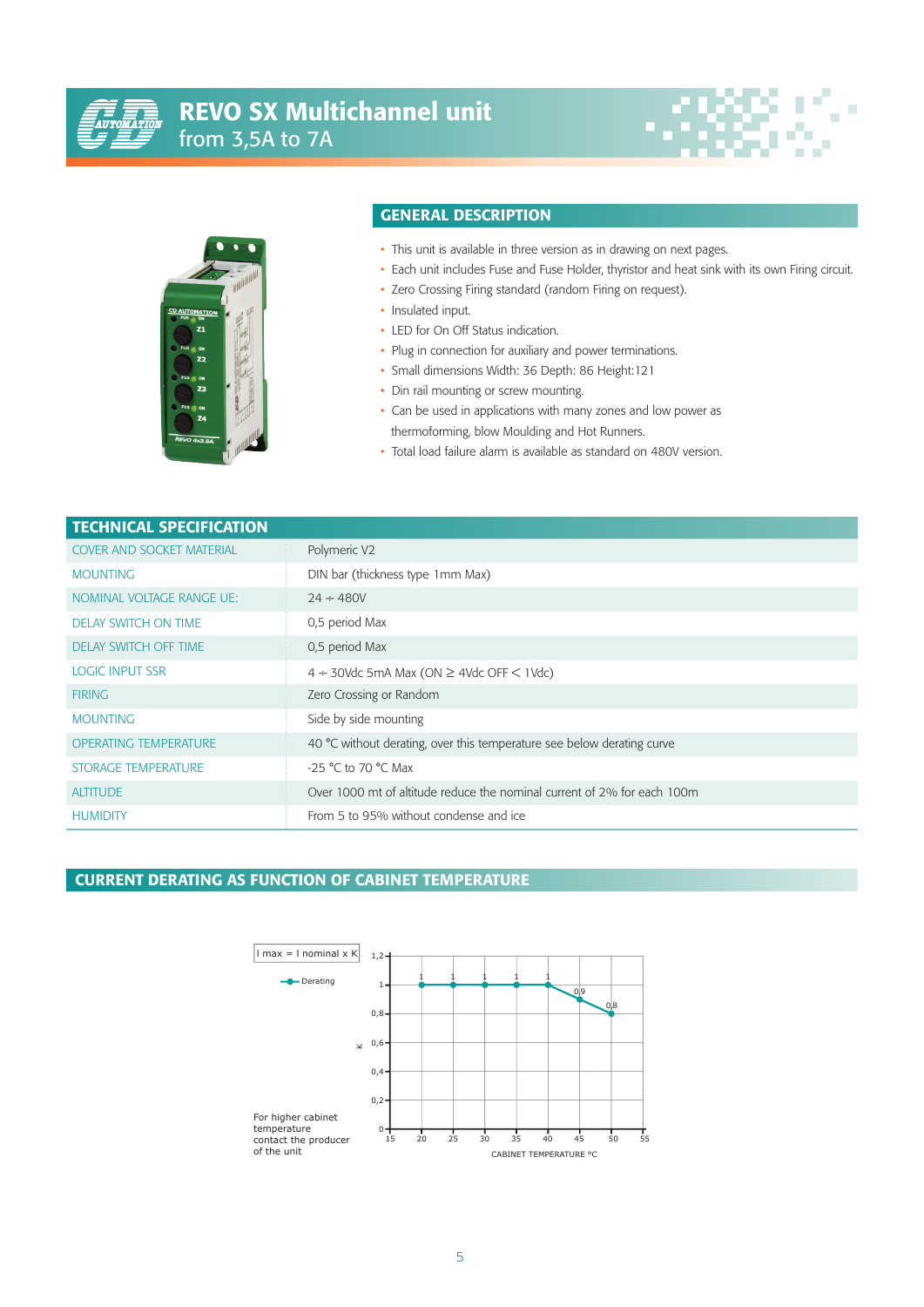### TOTAL LOAD FAILURE ALARM OR SHORT CIRCUIT ON THYRISTOR



The alarm circuit checks if the load is connected to the unit and the health state of the semiconductor used for switching (SCR short circuit).

The alarm is active only when the unit is in OFF status. This unit don't need calibration.

The anomalies are indicated by the yellow Led one HB relay output give the alarm HB corresponding to the zone in alarm.

The diagnostic circuit also checks the fuse, if the fuse is faulty the red Led is ON and alarm active. The alarm is stored, to reset the alarm remove the auxiliary power supply (terminals 11 -12).

#### TOTAL LOAD FAILURE

Revo unit can be supplied with Total Load Failure Alarm:

- Without alarm with auxiliary voltage supply "open circuit on output terminals".
- With alarm "close circuit on output terminals".

### HOW TO ADD POWER LOAD MANAGEMENT AND FEATURES TO YOUR SIMPLE UNITS



Application with 8, 16 or 24 single phase loads



Without power control optimisation



With power control optimisation

Use REVO-PC and you can add these Features:

- Communication with different field bus
- Reading of current Voltage and Power
- Istantaneus power very close to average value, no pick power
- Power factor close to one no harmonics
- Prevents increase in energy supply tariffs imposed by your electricity supplier

### **SYNCHRONIZATION**

On all controlled zones, REVO-PC Synchronization is automatic resulting in superior performance:

- Total current is equal to a sinusoidal wave form.
	- Power factor  $> 0.9$ .
- Instantaneous current close to average value.
- Cancellation of harmonics.
- Flickering effect removed.

#### SMART POWER LIMITATION

- Smart power limitation works together with synchronization. If this function is enabled, REVO-PC makes a live calculation of power at each period and generates the output values for the next period. If the calculated power is below the power limit value, the previous values remain with each channel using full power.
- If the power is above the power limit value, the setpoint of each channel is reduced propor tionally to restrict power overshoot. This function significantly reduces disturbances on the main network compared to a full power system, preventing any increase in energy tariffs imposed by the electricity supplier.
- This function can be activated/deactivated and the limit value changed at any time.

### APPLICATION AND FOCUS ON:

- Chiller application.
- 
- Thermoforming
- Dryers
- Chemical
- Infrared lamp.
- Furnaces.
- 

- 
- Autoclaves.
- Extrusion line.
- Climatic chambers
- Pharmaceutical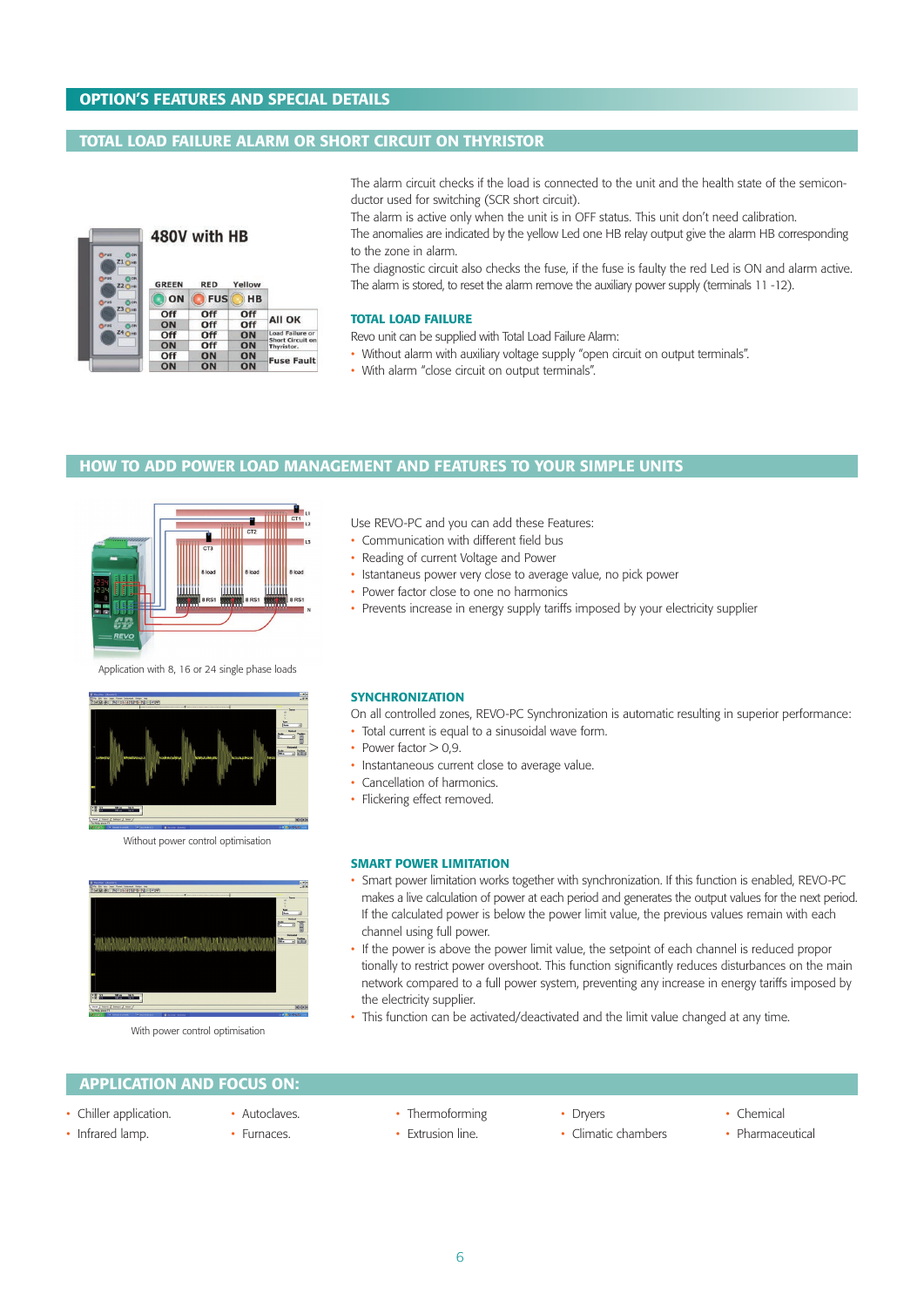### WIRING CONNECTION REVO SX 230V

### DIAGRAM OF CONTROL CONNECTION 4X3,5A 230V



DIAGRAM OF CONTROL CONNECTION 3X4,5A 230V



### • 3 OFF Channels 4,5A each

- 3 OFF Fuse and Fuse Holder
- 3 OFF Solid State Relays
- 3 OFF Input Signal
- Indication ON-OFF status
- Internal Heat Sink

### DIAGRAM OF CONTROL CONNECTION 2X7A 230V



- 2 OFF Channels 7A each
- 2 OFF Fuse and Fuse Holder
- 2 OFF Solid State Relays
- 2 OFF Input Signal
- Indication ON-OFF status
- Internal Heat Sink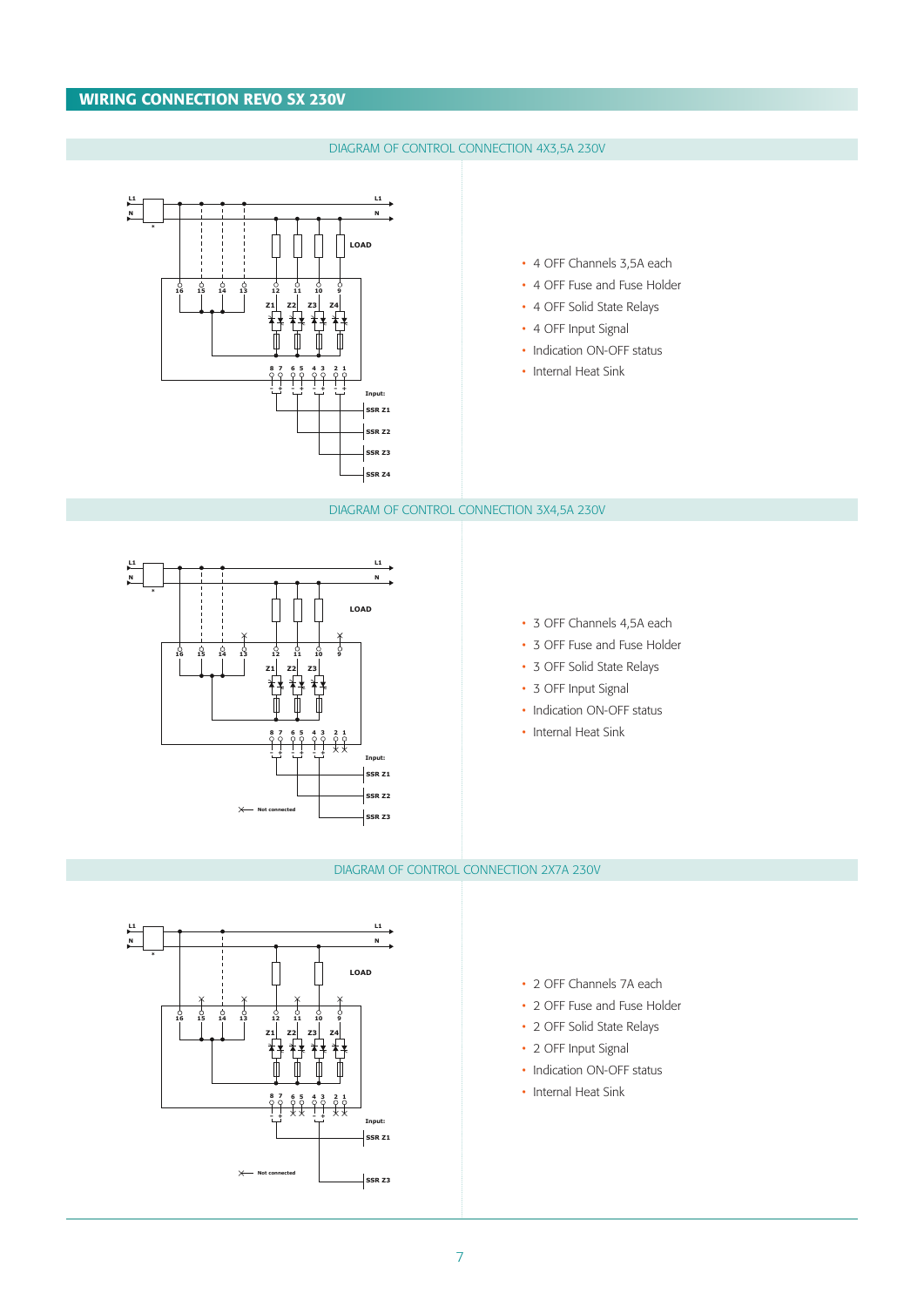### WIRING CONNECTION REVO SX 480V Total load failure alarm or short circuit on thyristor

### DIAGRAM OF CONTROL CONNECTION 4X3,5A 480V



### • 4 OFF Channels 3,5A each

- 4 OFF Fuse and Fuse Holder
- 4 OFF Solid State Relays
- 4 OFF Input Signal
- Indication ON-OFF status
- Indication of total load failure
- Internal Heat Sink

### DIAGRAM OF CONTROL CONNECTION 3X4,5A 480V



- 3 OFF Channels 4,5A each
- 3 OFF Fuse and Fuse Holder
- 3 OFF Solid State Relays
- 3 OFF Input Signal
- Indication ON-OFF status
- Indication of total load failure
- Internal Heat Sink

### DIAGRAM OF CONTROL CONNECTION 2X7A 480V



- 2 OFF Channels 7A each
- 2 OFF Fuse and Fuse Holder
- 2 OFF Solid State Relays
- 2 OFF Input Signal
- Indication ON-OFF status
- Indication of total load failure
- Internal Heat Sink